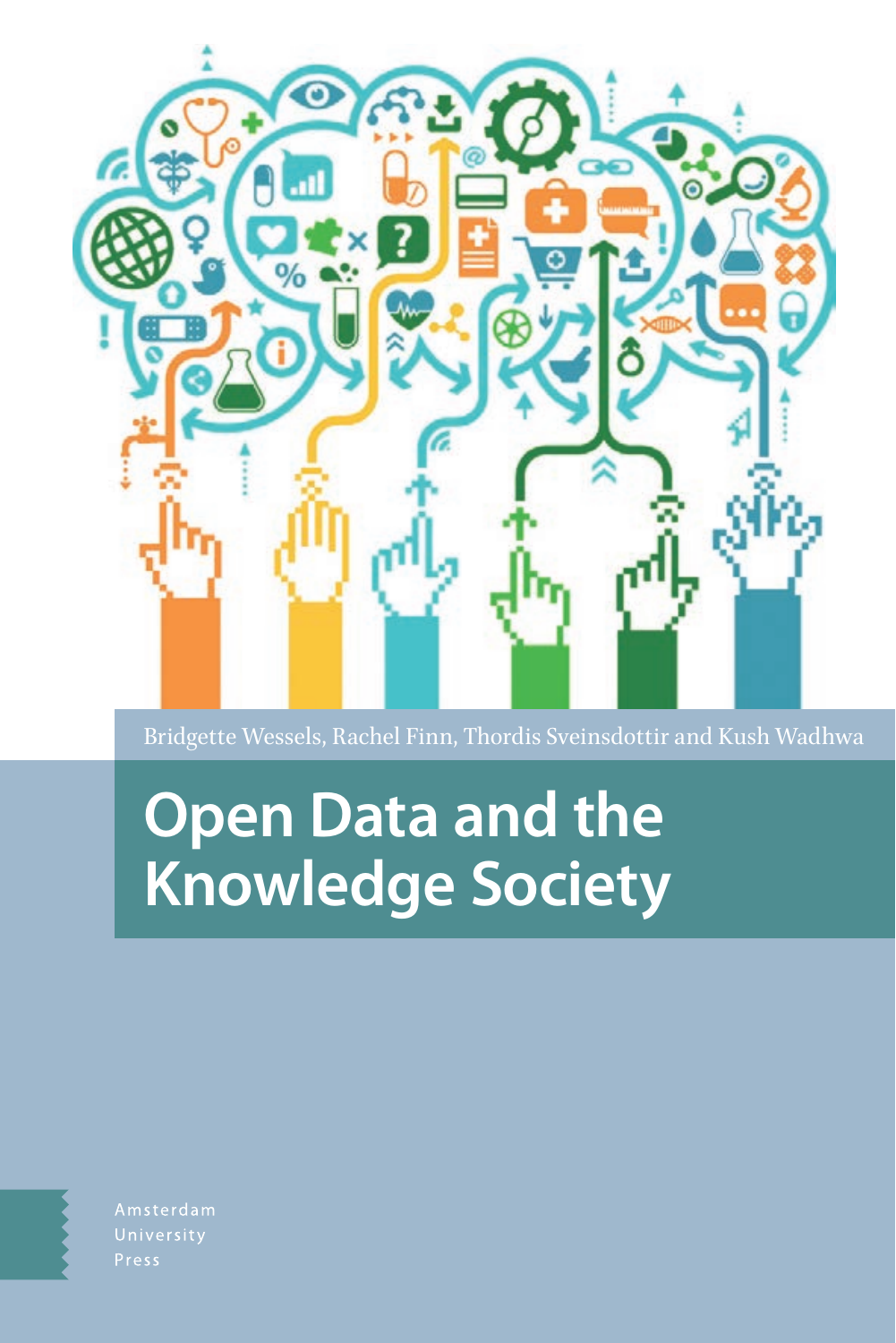Open Data and the Knowledge Society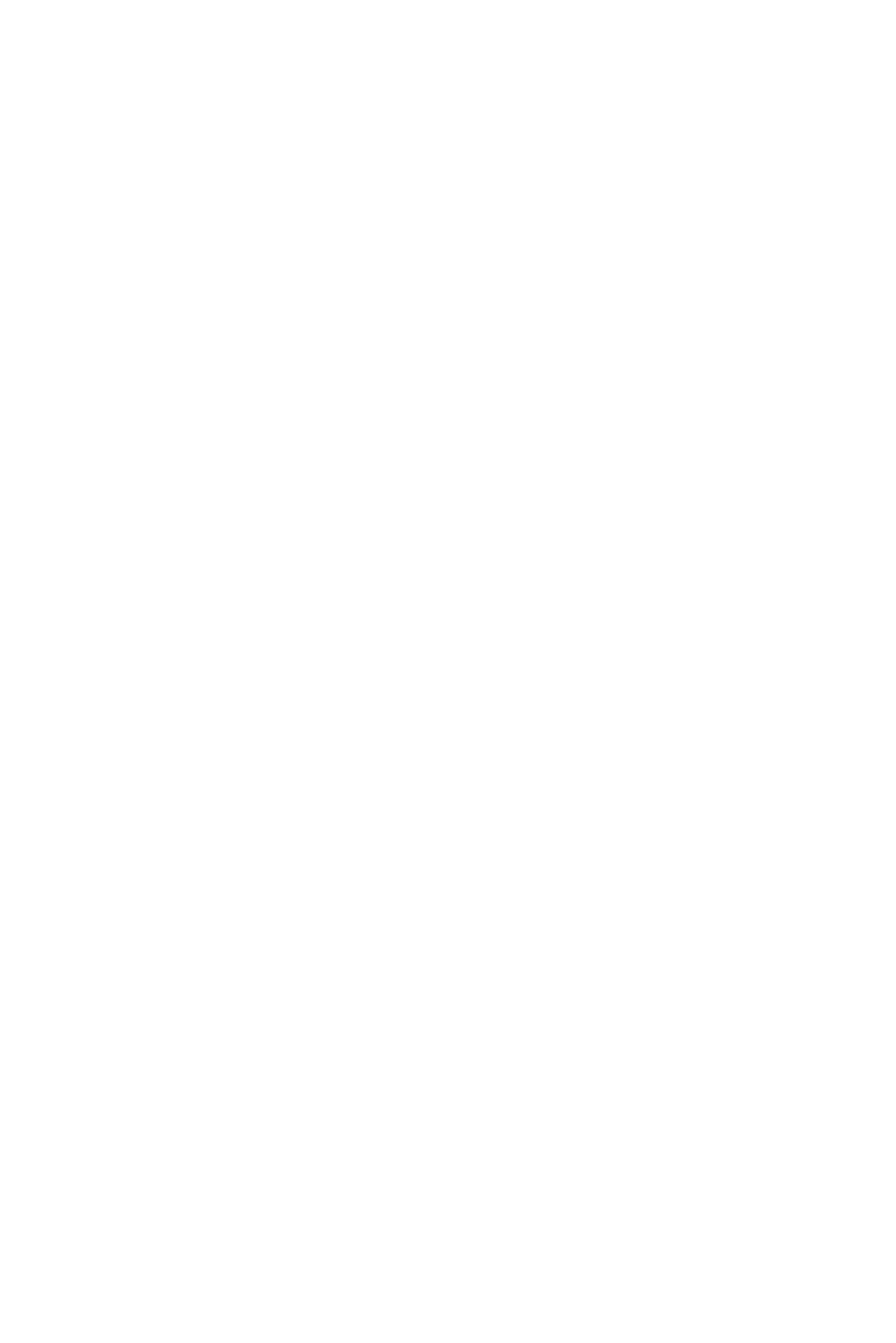## Open Data and the Knowledge Society

*Bridgette Wessels, Rachel L. Finn, Kush Wadhwa and Thordis Sveinsdottir with Lorenzo Bigagli, Stefano Nativi and Merel Noorman*

Amsterdam University Press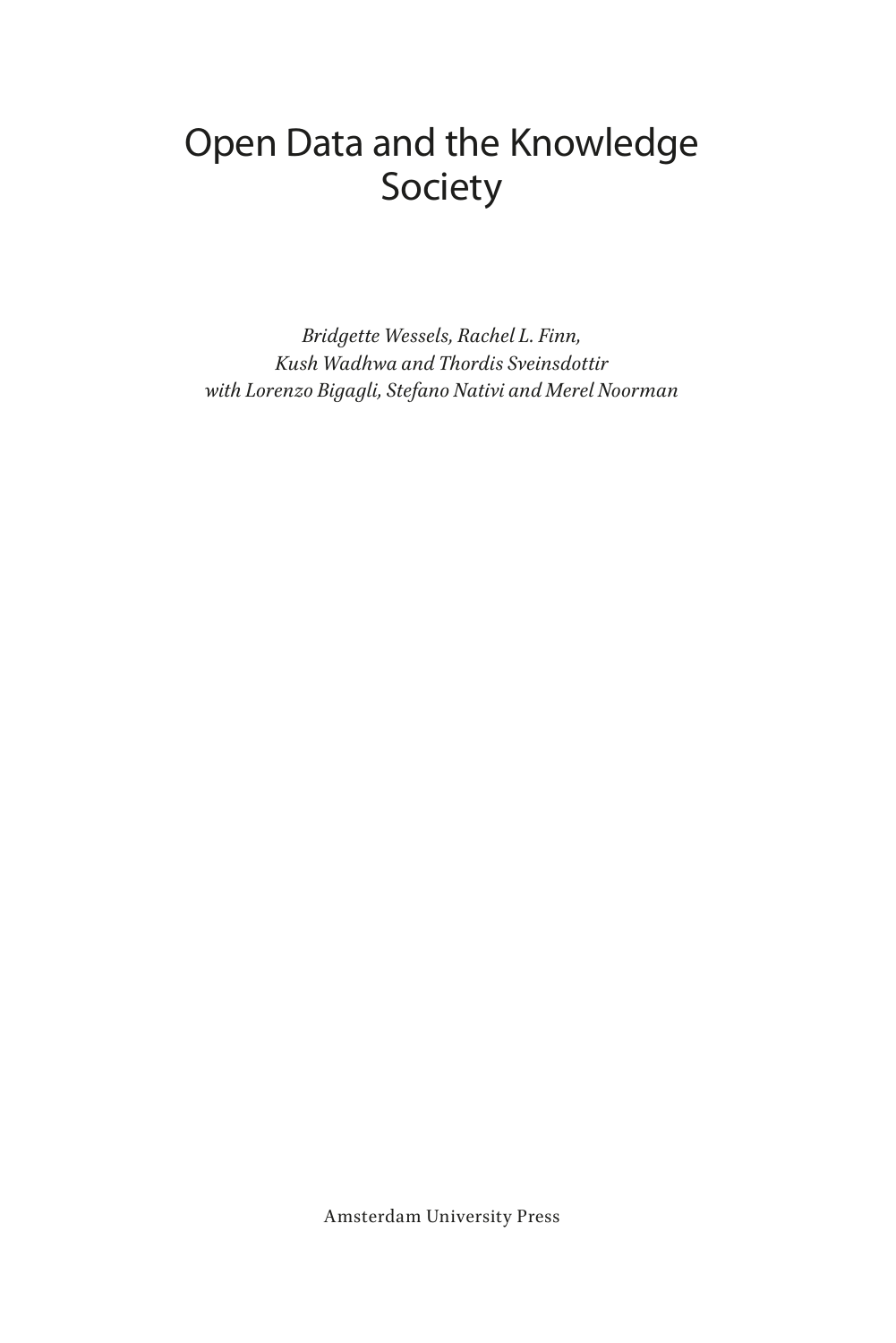Cover design: Coördesign, Leiden Lay-out: Crius Group, Hulshout

Amsterdam University Press English-language titles are distributed in the US and Canada by the University of Chicago Press.

isbn 978 94 6298 018 1 e-isbn 978 90 4852 936 0 DOI 10.5117/9789462980181 nur 983



Creative Commons License CC BY NC ND (http://creativecommons.org/licenses/by-nc/3.0)

All authors / Amsterdam University Press B.V., Amsterdam 2017

Some rights reserved. Without limiting the rights under copyright reserved above, any part of this book may be reproduced, stored in or introduced into a retrieval system, or transmitted, in any form or by any means (electronic, mechanical, photocopying, recording or otherwise).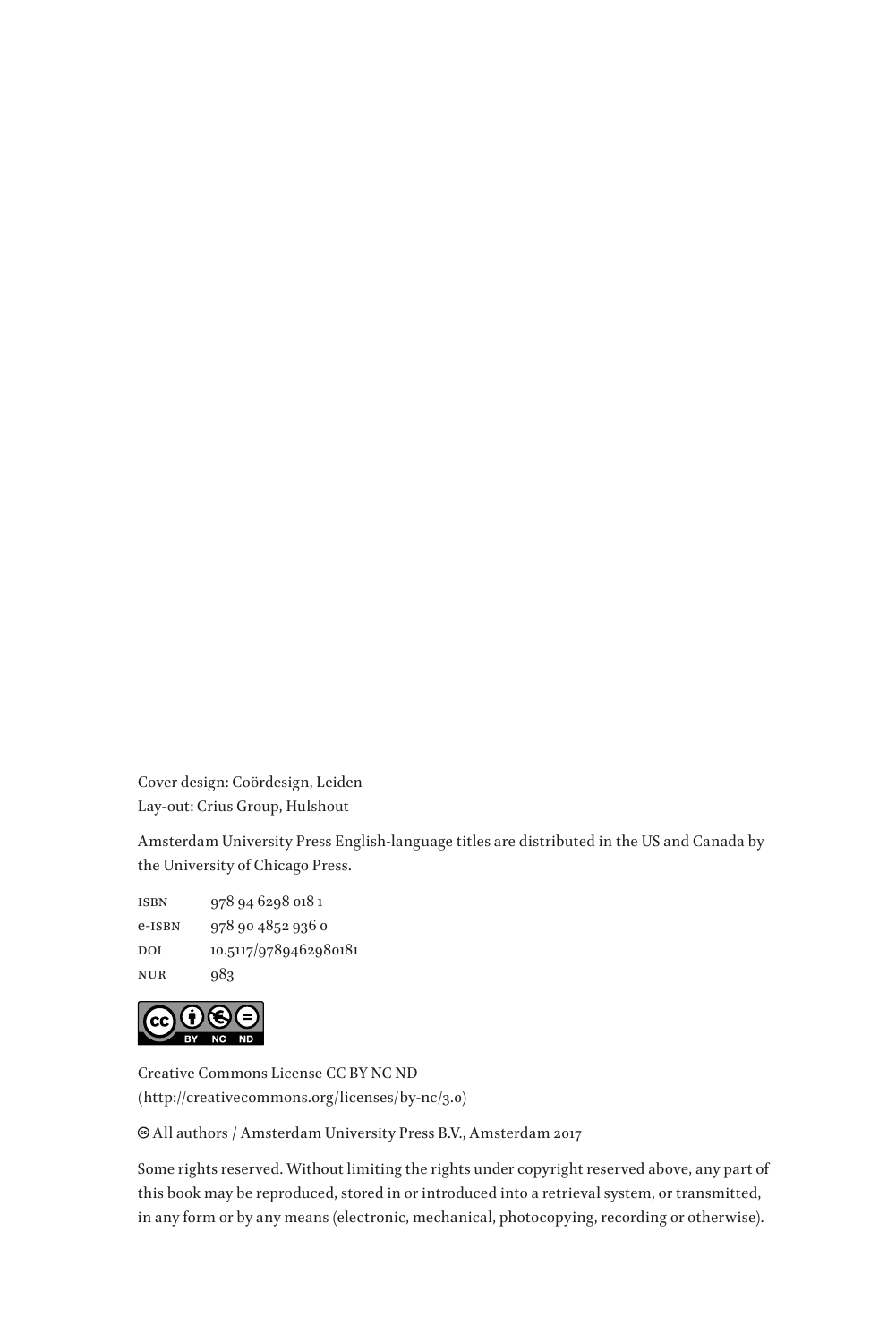## **Contents**

| Acknowledgements |                                                                                                                                   |    |
|------------------|-----------------------------------------------------------------------------------------------------------------------------------|----|
|                  | List of acronyms                                                                                                                  | 11 |
| 1.               | Introduction                                                                                                                      | 13 |
|                  | <b>RECODE</b>                                                                                                                     | 15 |
|                  | The book                                                                                                                          | 18 |
| 2.               | Defining a 'knowledge society'                                                                                                    | 25 |
|                  | Introduction                                                                                                                      | 25 |
|                  | Data in society                                                                                                                   | 26 |
|                  | Society as a social and human product: Learning, knowledge and                                                                    |    |
|                  | institutions                                                                                                                      | 27 |
|                  | Science as an institution: Knowledge production and society<br>Post-industrial society: Positioning knowledge in the wider socio- | 29 |
|                  | economic process                                                                                                                  | 33 |
|                  | Information society and the knowledge economy                                                                                     | 35 |
|                  | Defining a knowledge society and changes towards Mode 2                                                                           |    |
|                  | knowledge production                                                                                                              | 36 |
|                  | Conclusion                                                                                                                        | 42 |
| 3.               | Visions of open data                                                                                                              | 45 |
|                  | Introduction                                                                                                                      | 45 |
|                  | Civil society and open data                                                                                                       | 45 |
|                  | Open government data                                                                                                              | 50 |
|                  | Open research data                                                                                                                | 54 |
|                  | Commercial sector and big data                                                                                                    | 57 |
|                  | Provenance of data and data ecosystems                                                                                            | 61 |
|                  | Conclusion                                                                                                                        | 63 |
|                  | 4. Mobilising open data                                                                                                           | 65 |
|                  | Introduction                                                                                                                      | 65 |
|                  | Summary of the overarching context of a movement pushing for                                                                      |    |
|                  | open data                                                                                                                         | 65 |
|                  | Understanding the mobilisation of open data as a movement<br>Openness as a value: Society, science and the World Wide Web         | 66 |
|                  | (WWW)                                                                                                                             | 69 |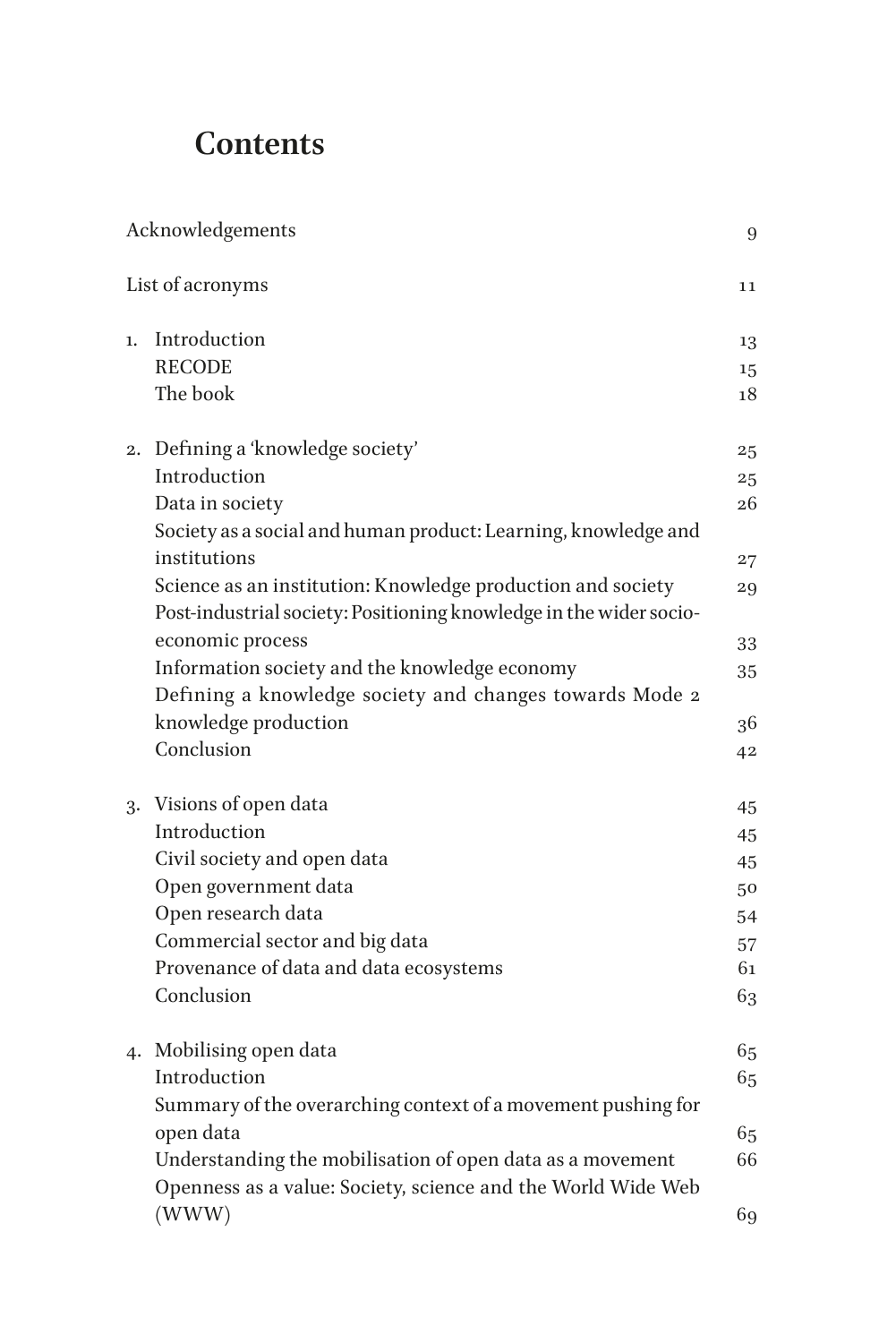|    | The configuration of an open data movement: The characteristics        |     |
|----|------------------------------------------------------------------------|-----|
|    | of social movements and actors in mobilising open data                 | 75  |
|    | Open data in wider society: Citizens and organisations access          |     |
|    | and use of data                                                        | 78  |
|    | Conclusion                                                             | 82  |
|    | 5. Institutions in the data ecosystem                                  | 85  |
|    | Actors in the public knowledge domain and in private data<br>companies |     |
|    | Introduction                                                           | 85  |
|    | Institutions and their changing role in data ecosystems                | 86  |
|    | Challenges                                                             | 89  |
|    | Conclusion                                                             | 100 |
|    | 6. Mobilising data                                                     | 103 |
|    | Scientific disciplines, scientific practice and making research data   |     |
|    | open                                                                   |     |
|    | Introduction                                                           | 103 |
|    | The policy drive towards open research data                            | 104 |
|    | Disciplinary negotiations around implementing open access to           |     |
|    | research data                                                          | 105 |
|    | Current research practices and their alignment with open access        | 112 |
|    | Data-centred research                                                  | 113 |
|    | Data work and recognition                                              | 115 |
|    | Contemporary research and data complexity                              | 117 |
|    | Conclusion: Mobilising data                                            | 118 |
| 7. | Mobilising data                                                        | 121 |
|    | Environmental data, technical and governance issues                    |     |
|    | Introduction                                                           | 121 |
|    | Open access and the earth system                                       | 122 |
|    | The environmental data ecosystem                                       | 124 |
|    | Open environmental data: Key technological and infrastructural         |     |
|    | issues                                                                 | 131 |
|    | Issues in open data governance                                         | 134 |
|    | Conclusion                                                             | 138 |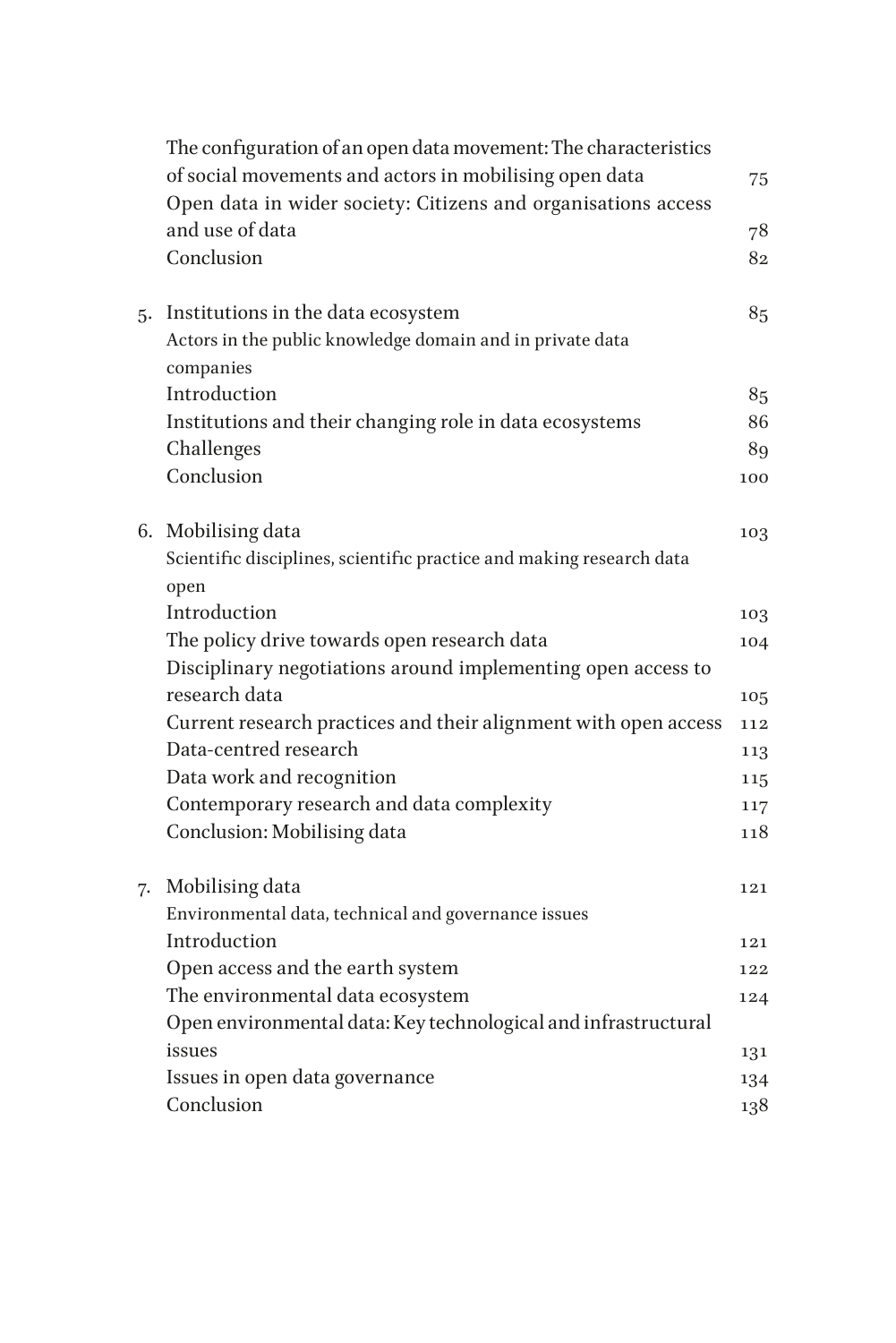|              | 8. Navigating legal and ethical frameworks       | 141 |
|--------------|--------------------------------------------------|-----|
|              | Introduction                                     | 141 |
|              | Governance structures                            | 142 |
|              | Navigating these structures to enable innovation | 145 |
|              | Archaeology                                      | 146 |
|              | Bioengineering                                   | 147 |
|              | Environmental sciences                           | 148 |
|              | Health and clinical research                     | 150 |
|              | Particle physics                                 | 151 |
|              | <b>Existing novel solutions</b>                  | 152 |
|              | Challenges for open access                       | 155 |
|              | Conclusion                                       | 157 |
| 9.           | Big data, open data and the commercial sector    | 159 |
|              | Introduction                                     | 159 |
|              | Big data and innovation                          | 160 |
|              | A complex innovation space                       | 162 |
|              | Big data, open data and policy support           | 166 |
|              | The data development gap for European industry   | 170 |
|              | Conclusion                                       | 172 |
|              | 10. Conclusion                                   | 175 |
|              |                                                  |     |
| Bibliography |                                                  | 187 |
|              | Index                                            | 199 |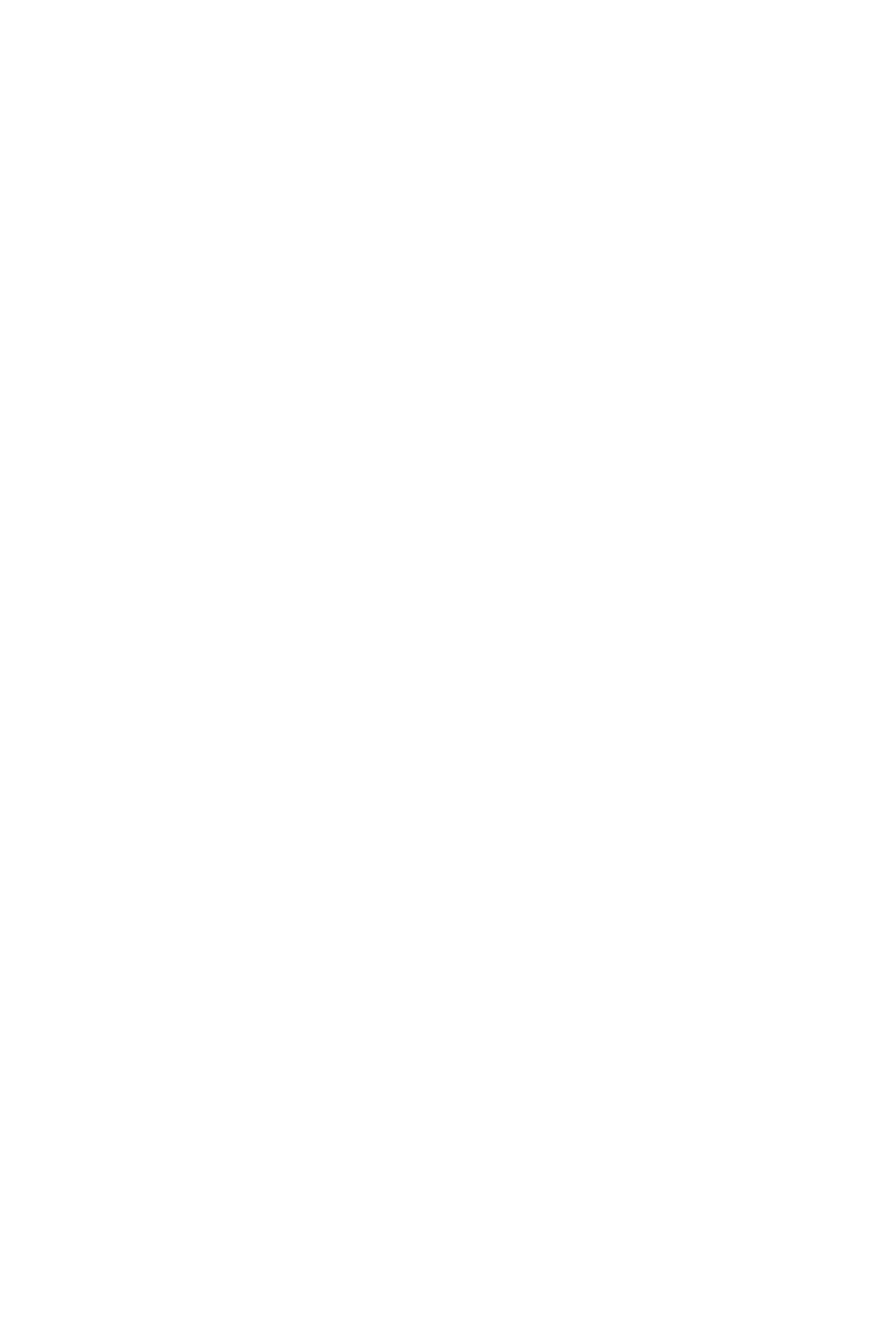## <span id="page-9-0"></span>**Acknowledgements**

The authors would like to acknowledge the crucial contributions of the contributors and project partners in the *Policy RECommendations for Open access to research Data in Europe* (RECODE) project. The following individuals' research and thought leadership contributed to overarching themes within the project:

- Lorenzo Bigagli and Stefano Nativi, from the National Research Council of Italy, who contributed a chapter to the book.
- Peter Linde from the Blekinge Institute of Technology, Sweden.
- Merel Noorman, who contributed a chapter to the book, and Sally Wyatt from the Royal Netherlands Academy of Arts and Sciences, the Netherlands.
- Susan Reilly from LIBER, the Netherlands.
- Rod Smallwood, Mark J. Taylor and Lada Price, from the University of Sheffield, UK.
- Jeroen Sondervan from the Amsterdam University Press, the Netherlands.
- Victoria Tsoukala, Marina Angelaki and Vasso Kalaitzi from the National Documentation Centre, Greece.

These individuals represented their respective organisations in the highly collaborative RECODE project, and this book has emerged from their collaboration. The project was funded by the European Commission (Grant number 321463 Programme: Seventh Framework Programme for Science in Society), under the leadership of Daniel Spichtinger (EC Project Officer).

An integral part of this research was the examination of real-world cases involving the use of open research data. We thank all of the case study organisations – the Physics Department at the University of Sheffield, the European Commission funded Markers for emphysema versus airway disease in COPD (EVA) project, the University of Auckland Bioengineering Institute, the Group on Earth Observation System of Systems (GEOSS) and the European Commission's Joint Research Centre (JRC) as well as the Alexandria Archive Institute – for their valuable insights and for giving their time to the project. We would also like to thank the RECODE Advisory Board for their important contributions, including Toby Burrows, Massimo Craglia, Jerome Reichman and Shaun Topham. In addition, we are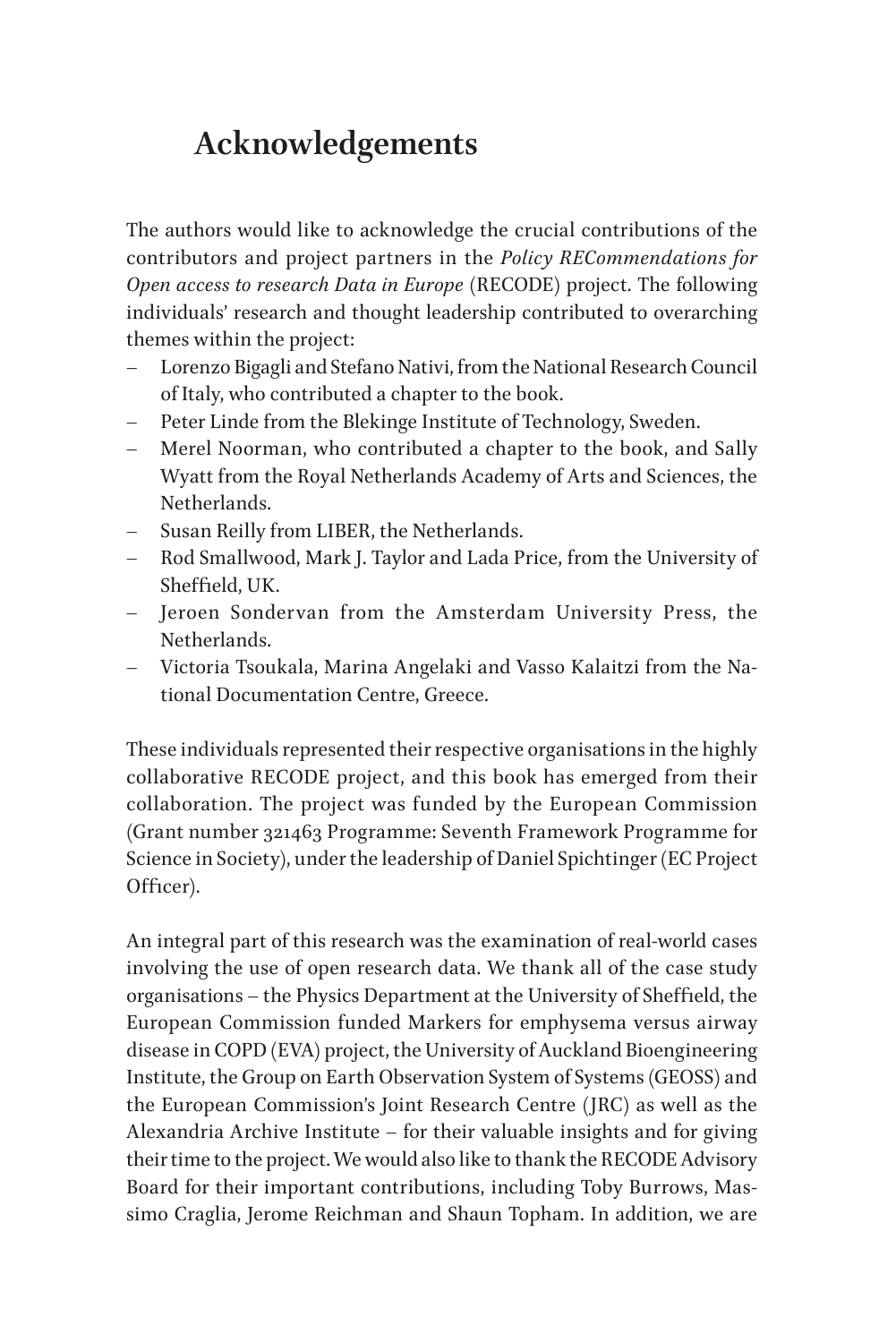grateful to the many participants in the RECODE research who attended and contributed to workshops and who granted our researchers interviews.

Finally, many thanks to Helen Rana for her excellent proof-reading and commenting on the text and for the index, to the team at Amsterdam University Press, and to the reviewer whose comments greatly improved the manuscript.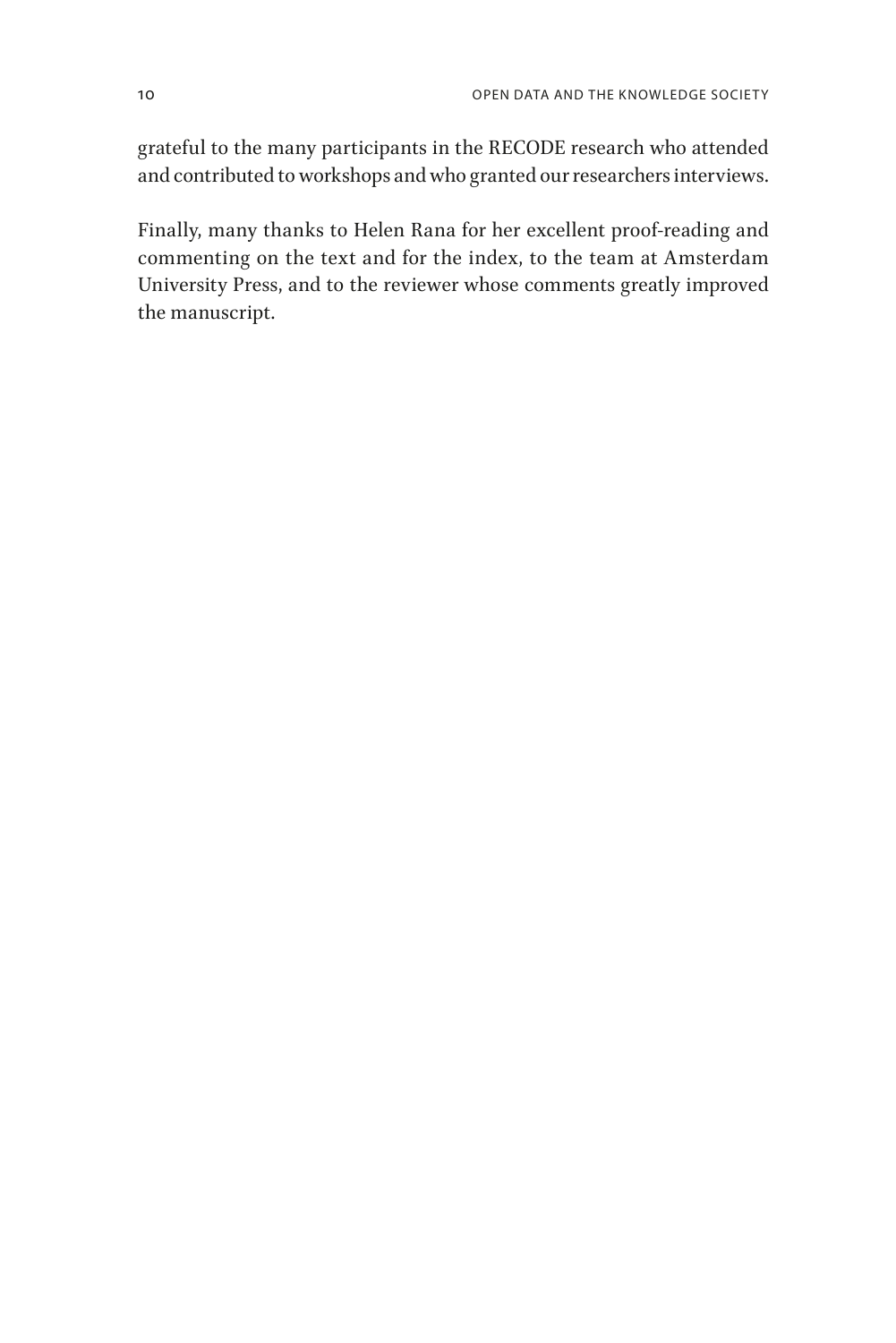## <span id="page-11-0"></span>**List of acronyms**

| CSOs          | Civil Society Organisations                                      |
|---------------|------------------------------------------------------------------|
| <b>DCC</b>    | <b>Digital Curation Centre</b>                                   |
| <b>DMP</b>    | Data management plan                                             |
| <b>DPC</b>    | Data publishing charge                                           |
| EС            | <b>European Commission</b>                                       |
| <b>EDPS</b>   | <b>European Data Protection Supervisor</b>                       |
| G8            | Group of Eight (highly-industrialised countries)                 |
| <b>GEOSS</b>  | Group on Earth Observation System of Systems                     |
| GIS           | Geographic information system                                    |
| <b>ICT</b>    | Information and communication technologies                       |
| <b>IGOs</b>   | Intergovernmental organisations                                  |
| IоT           | <b>Internet of Things</b>                                        |
| <b>IPR</b>    | <b>Intellectual Property Rights</b>                              |
| <b>ODF</b>    | Open Data Foundation                                             |
| <b>ODI</b>    | Open Data Institute                                              |
| <b>OECD</b>   | The Organisation for Economic Co-operation and Development       |
| <b>OGD</b>    | Open Government Data                                             |
| OGG           | Open Government Group                                            |
| <b>OKF</b>    | Open Knowledge Foundation                                        |
| <b>OKFN</b>   | Open Knowledge Foundation Network                                |
| OKI           | Open Knowledge International                                     |
| PI            | Persistent identifier                                            |
| <b>PSI</b>    | Public Sector Information                                        |
| <b>RECODE</b> | Policy Recommendations on Open Access to Research Data in Europe |
| <b>SME</b>    | Small- and medium enterprises                                    |
| $W_3C$        | World Wide Web Consortium                                        |
| <b>WIPO</b>   | World Intellectual Property Organisation                         |
| <b>WWW</b>    | World Wide Web                                                   |
| WWWF          | World Wide Web Foundation                                        |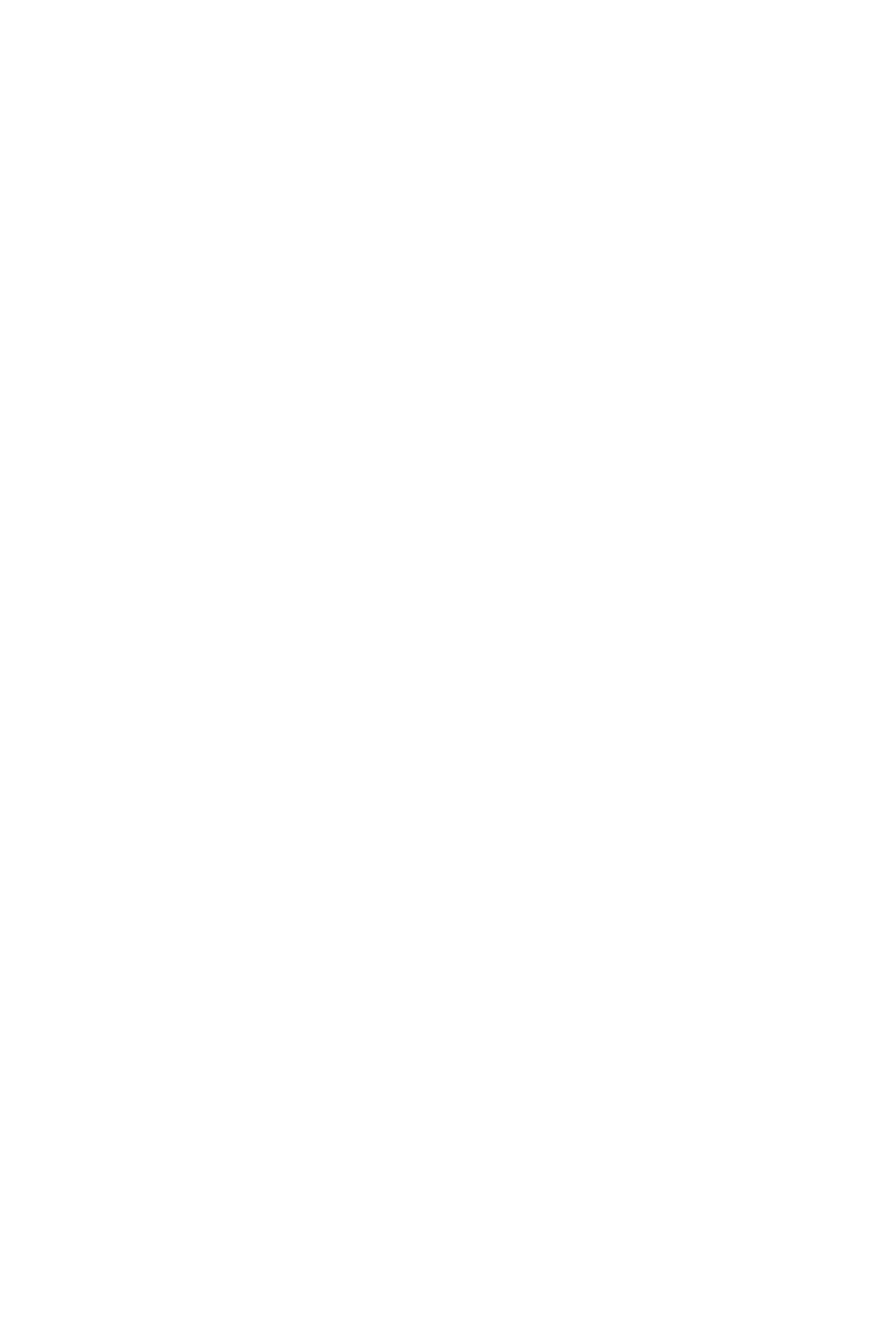### <span id="page-13-0"></span>**1. Introduction**

The idea of a knowledge society has been advanced over the last two decades, but the transition to such a society has not yet been realised in reality. Discussions around a knowledge society have largely focused on a knowledge economy and information society, rather than a mobilisation to a knowledge society. These debates have, however, taken place prior to the rise of open data and big data and the ensuing development of an open data movement. This book considers the role of the open data movement in fostering transformation to a knowledge society. The characteristics of the open data movement include the strong conviction of the value of open data for society, attention to the institutional aspects of making data open in an inclusive way and a practical focus on the technological infrastructure that is key to enabling a knowledge society. At the heart of any mobilisation is an emerging open data ecosystem and new ways of producing and using data – whether 'born digital' data, digitised data or big data – and how that data, when made openly available, can be used in a well-informed and beneficial way by societal actors.

The book examines how the idea of open data has been taken up by civil society actors and the policymaking community. It considers whether these actors' activities constitute a social movement that is seeking to mobilise open data and, significantly, whether that work is fostering a transition from an information society based on a knowledge economy into a knowledge society. In order to assess this broad question, it is necessary to explore some key areas of work that are needed to facilitate open data. These include changing institutional frameworks around data, generating data formats that can be made open, generating technical infrastructure and governance models, and addressing research practices and legal and ethical concerns in making data open. To mobilise each of these areas, change is required in the way that each works, along with the creation of new processes and practices. Further, and beyond change in each area, each aspect of change has to interact and link with the other, so that an holistic open data environment is developed. Even though these aspects are important in the mobilisation of open data, social participation in the mobilisation of knowledge society is also needed for such a transformation to occur. Considering participation in the transformation to a knowledge society and participation in a knowledge society raises questions about the position of science in society and the way in which citizens, businesses and civil society actors can participate by using open data. Only then, when the aspects of an open data environment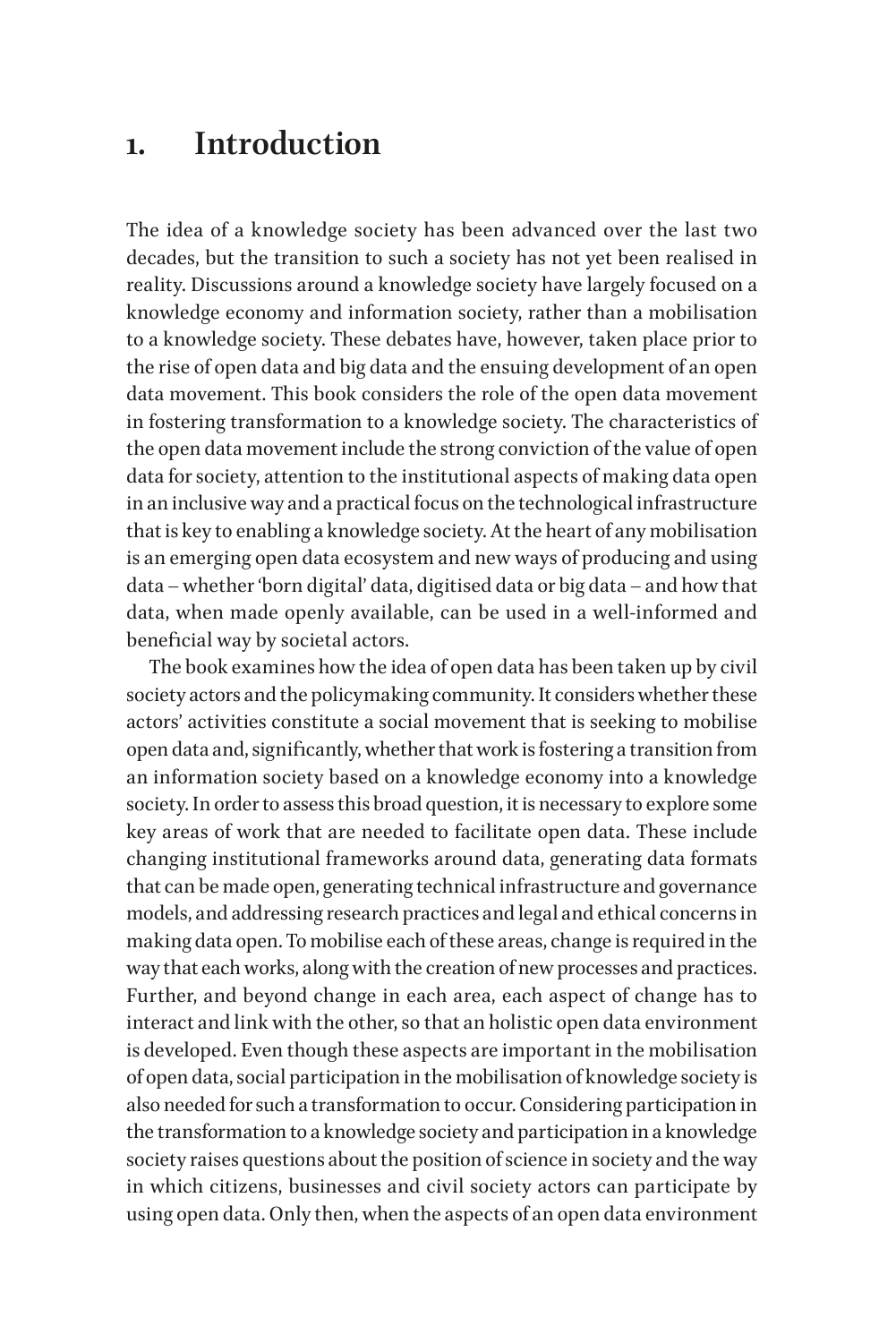come together and societal actors can use open data in a socially-defined way, can we say that there is a transformation to a knowledge society.

To assess the role of open data in society and in any transformations to a knowledge society, it is necessary to define what the information society, knowledge economy and knowledge society. In this book, we use *information society* to refer to societies in which information is a central feature in production, innovation and consumption, and which is organised via digital networks. This type of society often has a strong service sector and its economy is driven by knowledge garnered from flows of information. A *knowledge economy* is the economic structure of an information society, because the economy is driven by knowledge that is created from information. Further, this economy is characterised by rapid and continuous innovation, and is global in scope. It draws on an educated workforce within commercial and university research centres that specialise in handling data and information to remain globally competitive in a dynamic and fast-paced global economy. The idea of an information society and its attendant knowledge economy is based on a model where information is not an open commodity and, hence, innovation and growth are managed through private investment and outsourced university spin-outs. This differs from the notion of a *knowledge society*, although there is debate about the precise definition of this. In general terms, a knowledge society distinguishes itself from an information society and knowledge economy because it sees information and knowledge as open to all. Its central value is openness, which means that data, information and knowledge are seen as a 'commons' or shared asset in society. This has the potential to allow any member of society to use data to engage and participate in economic, social, political and cultural projects. Thus, a transformation to a knowledge society is radical in that it seeks to foster open social relations amongst people.

The main argument of this book is that the combination of a proliferation of data and the open data movement are significant features in the possibility of generating and mobilising a knowledge society. A key aspect of mobilising data within a knowledge society framework is the actions of a network of actors who together generate an open data movement, which also interacts with a range of public and private institutions and high levels of digital and digitised data. One factor in the mobilisation of knowledge society is how data can be made openly available and then utilised within wider society. It is envisaged that open data has the potential to foster economic growth and social well-being. However, for this potential to be realised, the data will have to be of high quality and able to be reused and shared across society. The book focuses on how the open data movement is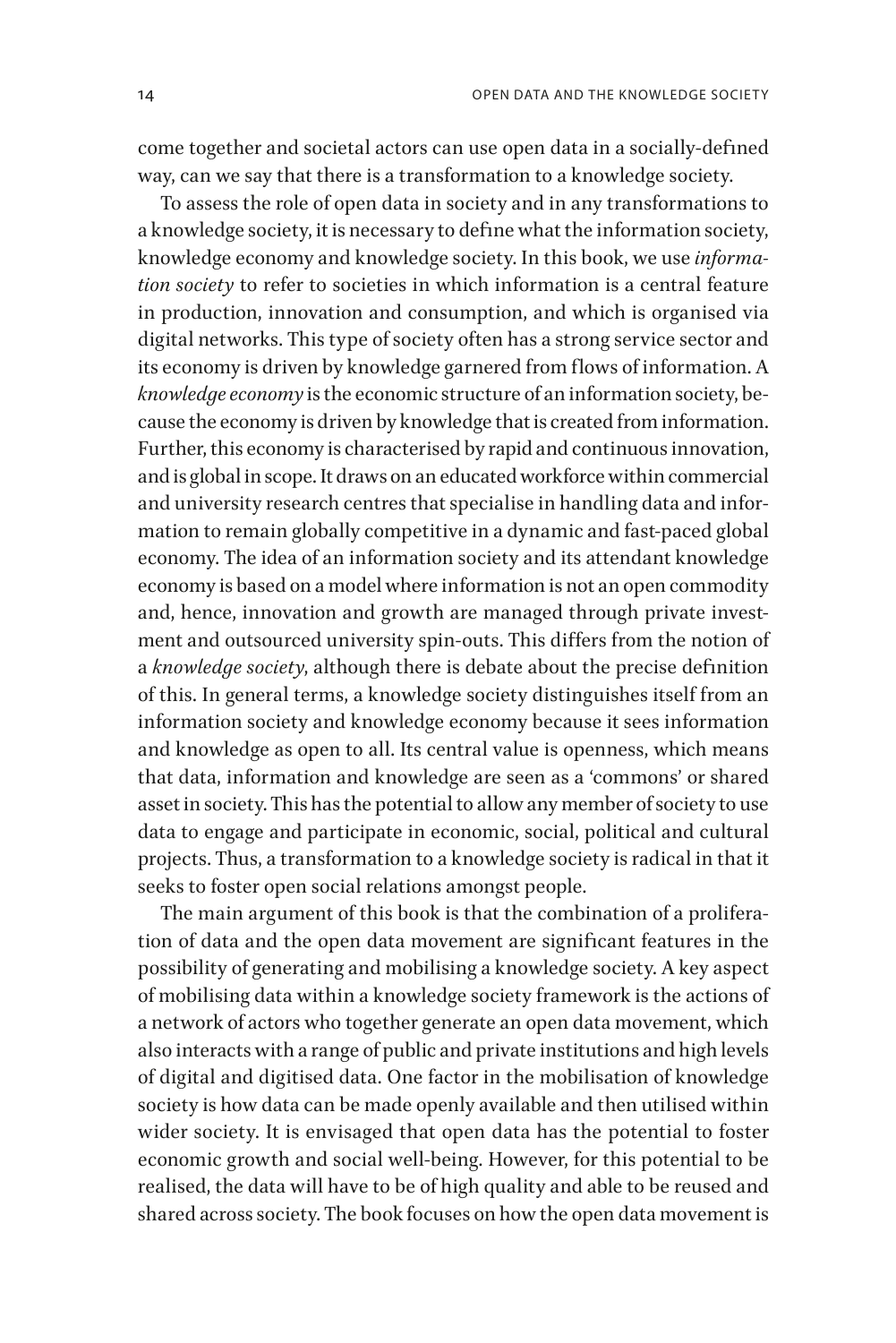<span id="page-15-0"></span>interacting with three features that are shaping a new data environment: (1) the emergent characteristics of data; (2) a new socio-technical data ecosystem; and (3) a new configuration of institutions that are shaping and mobilising data across a data ecosystem and wider society, along with the development of interpretive communities.

### **RECODE**

The conclusions of and information within this book are based largely on the empirical work conducted within a European Commission funded project called Policy Recommendations on Open Access to Research Data in Europe (RECODE). The primary objective of RECODE was to reduce fragmentation within the open access to research data ecosystem by providing evidencebased and overarching policy recommendations based on good practice. In order to achieve this, RECODE was based around four grand challenges and five disciplinary case studies. The grand challenges included an in-depth, empirical investigation of (1) stakeholder values and inter-relationships; (2) technological barriers; (3) legal and ethical issues; and (4) institutional and policy issues. The five case studies were comprised of:

**- Particle physics and particle astrophysics** – Experiments associated with particle physics often produce extremely large volumes of data. For example, the Large Hadron Collider (LHC) at CERN produces about 15 petabytes of data each year, and requires a custom-made computing grid to collect, analyse and store all of the data produced. As part of the RECODE project, the physics department at the University of Sheffield was used to identify and examine any legal and ethical issues involved in collecting, disseminating, storing and processing large quantities of numerical data from experiments related to particle physics. Central to this examination was the fact that the expertise and resources necessary for storing and processing the data are only available to established experts in the field and/or very large consortia.

**- Health and clinical research** – The case study focused on the ethical issues surrounding data sharing and open data as well as data security of highly sensitive human data. RECODE used the European Commission-funded Markers for emphysema versus airway disease in COPD (EVA)<sup>,</sup> project as

1 See http://cordis.europa.eu/project/rcn/87739\_en.html for more information.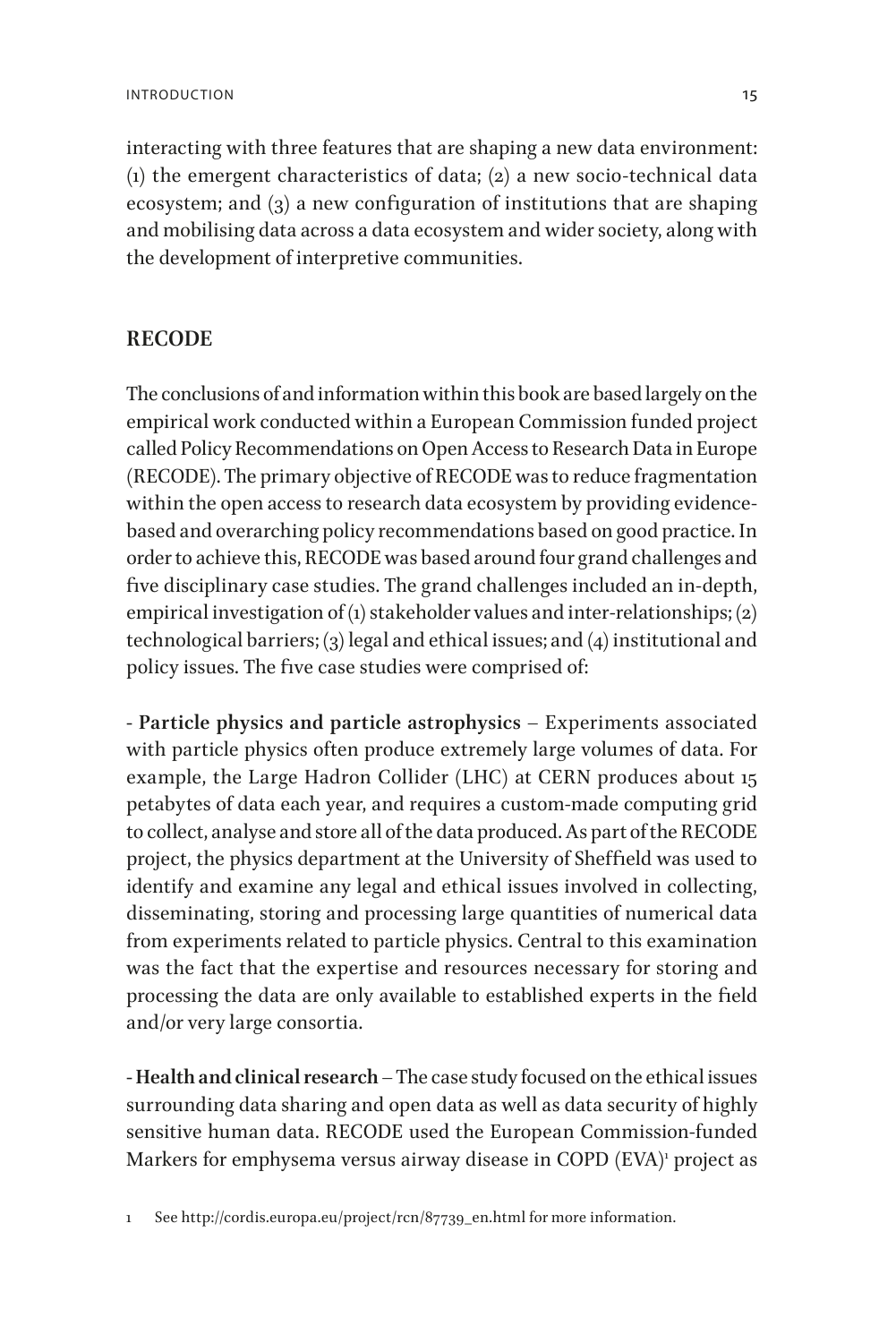a starting point to examine the legal and ethical issues associated with giving open access to health research data. This meant interviewing project experts as well as associated experts in clinical, health and biological data.

**- Bioengineering** – The bioengineering case study focused on the relationship between data sets and complex computational models, with a specific focus on the use or processing of data from human subjects. The starting point for the case study was the University of Auckland's Bioengineering Institute (http://www.abi.auckland.ac.nz/en.html), and it included additional experts in the Virtual Physiological Human (VPH) community involved in ontology development, standards for model description and curation of model repositories.

**- Environmental sciences** – The environmental sciences case study focused on the Group on Earth Observation System of Systems (GEOSS) (Group on Earth Observations, 2014) and the RECODE investigation, which is primarily situated within the European Commission's Joint Research Centre (JRC). The GEOSS group uses existing systems and applications for geographic monitoring, including taking observations around drought, forestry, biodiversity and other earth science domains, which include contributions from multiple actors in many countries around the world. In addition to providing interoperable access to data, GEOSS also seeks to develop an advanced operating capacity that provides access to analytical models, which scientists from different disciples can use to make the data more understandable.

**- Archaeology** – The archaeology case study focused on 'Open Context' (opencontext.org/), a digital repository administered by the Alexandria Archive Institute (https://alexandriaarchive.org), a not-for-profit organisation<sup>2</sup> in the US. Open Context is a free, open access resource that enables the electronic publication of diverse types of research data sets from archaeology and related disciplines. In addition to providing data, it also offers useful information regarding attitudes, practices and policies within the archaeology research ecosystem, along with technical information about depositing, accessing and preserving archaeological data.

Despite the specificity of these case study descriptions, as the RECODE project developed, it became clear that the issues identified in each case

2 Open context is financially supported by The William and Flora Hewlett Foundation, The National Endowment for the Humanities and The Institute of Museum and Library Services.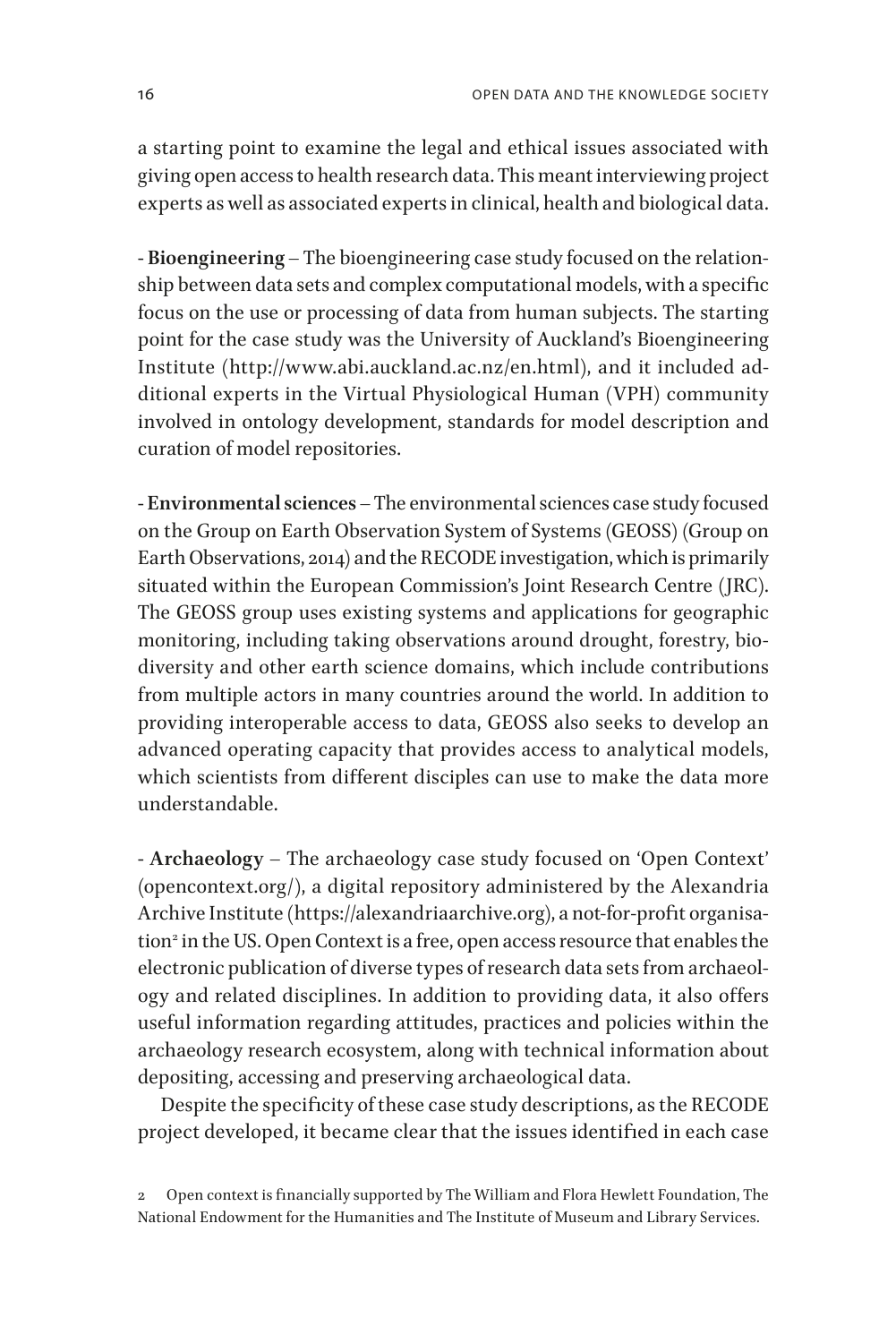study should be more broadly considered, extending the research to stakeholders within and outside of each specific study. Therefore, for example, some of the archaeology case study quotes presented in the chapters that follow are not only from participants directly involved in the specific case study organisation, but also from people involved in a range of other organisations within the open access to an archaeological data ecosystem. Thus, they should be read as academic disciplinary case studies, rather than organisational case studies. Nevertheless, the grand challenges and case studies created a matrix where each grand challenge was examined in each discipline. These case studies provided an interdisciplinary grounding, helping to maintain an awareness of discipline-specific issues and practices as well as providing insight into the grand challenges.

The specific RECODE methodology consisted of a three-step process: an extensive review of the literature, interviews with stakeholders within the disciplinary case studies and stakeholder validation workshops. The literature reviewed consisted of policy literature (e.g. national, European and international policy), practice literature (e.g. publication, data management and ethical protocols), grey literature (e.g. manifestos, white papers and blog posts from open access organisations/visionaries), and academic literature. In total, the project conducted 65 semi-structured interviews with academics, researchers, policymakers, data centre staff, legal experts, scientific publishers and other experts working within the field of open access to research data. Findings from the literature review and case studies were then further validated in five stakeholder workshops, which, in total, counted 168 workshop participants from 35 countries. The workshop attendees came from different stakeholder groups, e.g. policymakers, data managers, researchers, academics, librarians and publishers. The validation events offered the opportunity to discuss and debate the findings of RECODE and test their relevance and applicability in a broader context.

RECODE was an original opportunity to examine the interrelationship between a particular sphere of the larger open access movement and the impact of that movement on both stakeholders within it and the larger scientific and research culture. It is the first study to take the open access movement itself as an object of investigation. Thus, it provides empirical evidence about the ways in which data is being shaped by and shaping research culture, the institutional, technical and social ecosystems that are emerging within this open data movement and the ways in which institutions have adapted to this emerging landscape.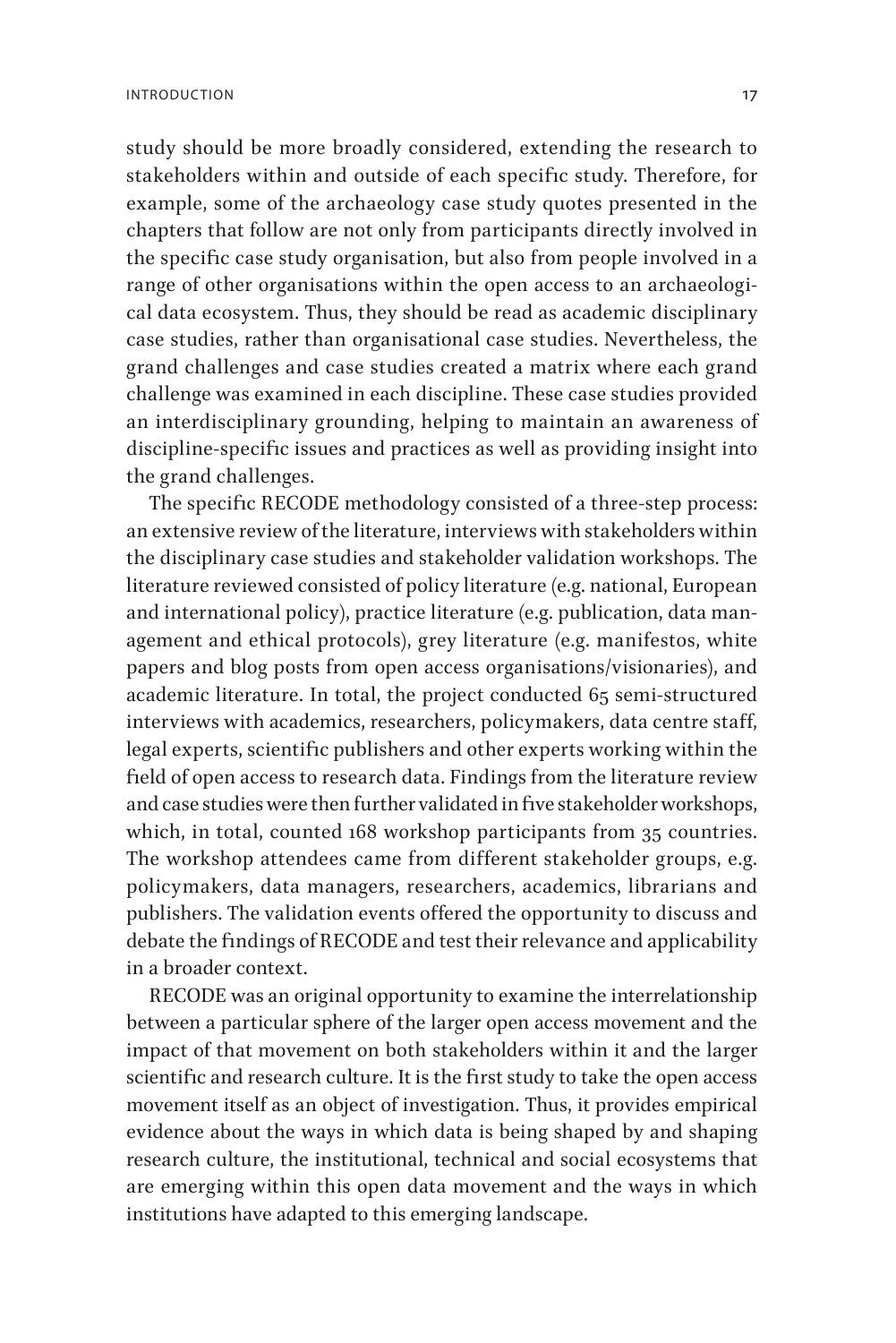#### <span id="page-18-0"></span>**The book**

This book is a jointly authored book that is based on the research in the RE-CODE project. Bridgette Wessels is the lead author and she wrote Chapters One, Two, Three, Four and Ten as well as overseeing and commenting on the work of the other authors. Rachel Finn wrote Chapter Eight, co-wrote Chapter Nine and read and commented on the whole book. Merel Noorman wrote Chapter Five, Thordis Sveinsdottir wrote Chapter Six, Lorenzo Bigagli and Stefano Naviti wrote Chapter Seven, and Kush Wadhwa co-wrote Chapter Nine.

In order to explore the issues of open data discussed above, the book is structured in the following way. Chapter Two, 'Defining a Knowledge Society', reviews the debates about the meaning of a knowledge society in relation to discussions around an information society. It argues that the way in which the open data movement is driving for data to be openly available is a key feature of the emergence of a knowledge society. There are, however, barriers and risks in making data open, which are discussed in the chapters that follow. The term 'knowledge society' was first coined by Peter Drucker in 1969, but it was not developed further until the mid- to late 1990s, when scholars such as Robin Mansell (1998) and Nico Stehr (1994) explored the idea further. Work by Mansell and Stehr points out that debates about an information society cannot be separated from considerations about a knowledge society. This is because the notions of an information society rest, to some degree, on commercial and economic networks of society that are technologically supported, whereas the concept of a knowledge society encompasses other dimensions, such as ethical and political concerns within social life. Stehr (1994, 2004, 2012) argues that the development of a knowledge society is a gradual process that is not deliberately triggered by human design but, instead, is shaped by the way that new technologies, new data fields, new needs, and new imaginations interact and configure to produce new possibilities and innovations. Stehr (1994) defines knowledge as a capacity for action, which, he argues, has multifaceted implications. In general terms, knowledge is different from information, in that it requires cultural interpretation to create it. In summary, UNESCO makes some ethical and normative suggestions within a development paradigm by asserting that, to 'remain human and liveable, knowledge societies will have to be societies of shared knowledge' (UNESCO 2005). It is thus arguing for an open approach to knowledge, and data is very much part of this dynamic. We conclude this chapter by noting that, although there are various definitions of knowledge society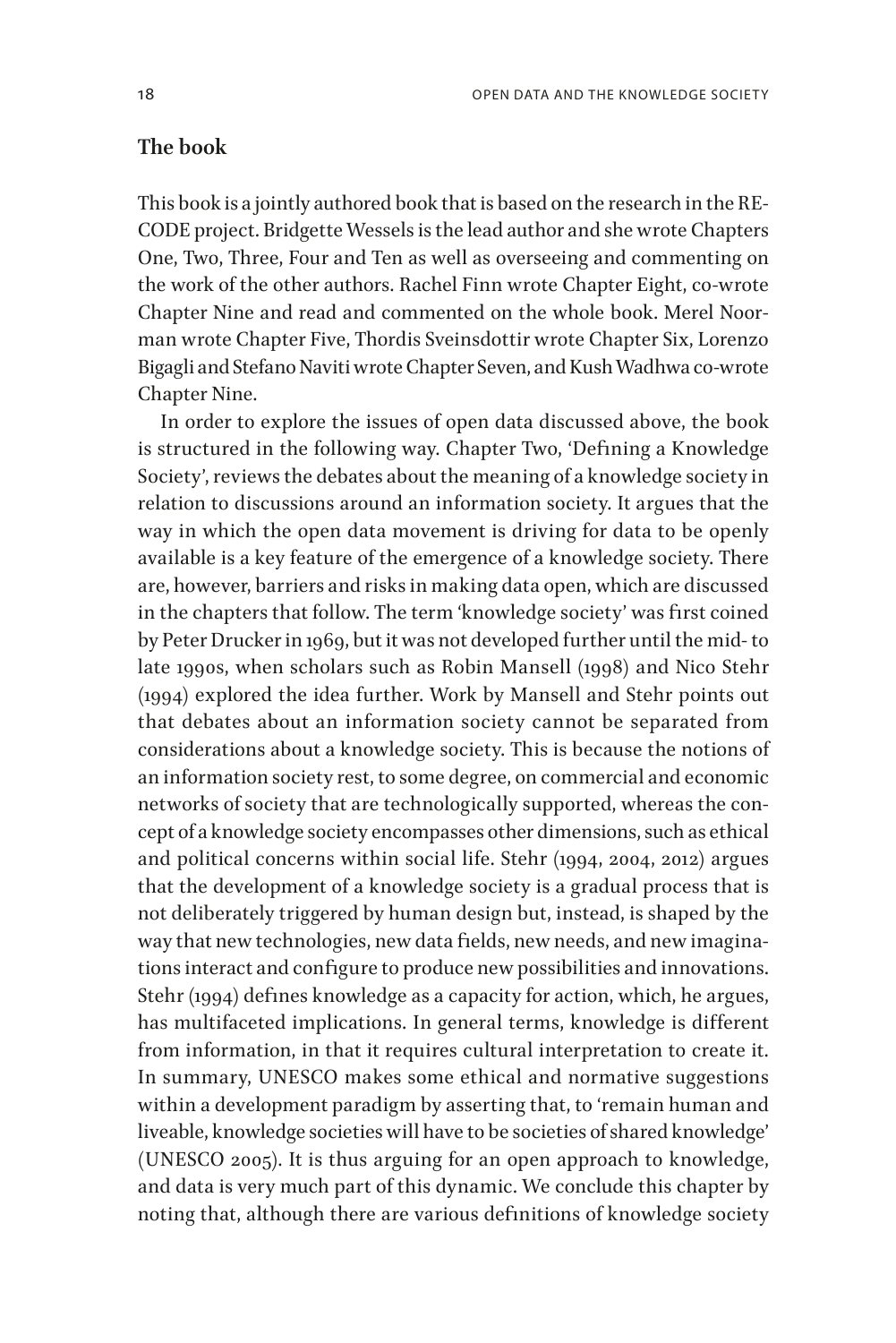or societies, there is a strong call from regional to global actors for policy for 'activating knowledge' (Soete 1997).

The main argument of Chapter Three, 'Visions of Open Data', is that the value of data is realised through its own characteristics as well as by the way it can be used in specific contexts. It is difficult to define data in a way that is sufficiently precise, yet broad enough to capture the richness and diversity of data. 'Data' as a concept can be viewed as the lowest level of abstraction, from which information and then knowledge are derived. In general terms, data is a set of values of qualitative or quantitative variables. The presence of data, as something already found, or something created through research processes, or as a by-product of social media is seen to have value, either in itself or in its reuse. The chapter considers the way that definitions of open data have been developed by actors in civil society. In particular, it notes how some civil society actors' visions of open data link with ideas about open knowledge and an open knowledge society. In the context of civil society organisations that act as advocates for open data, the focus is on the characteristics of open knowledge and what its context of use could be. Another vision of open data can be found at the government level. In this context, there are a set of principles and guidelines about open data as well as visions for its use. Another area that is developing visions of the use of open data is academia, where the focus is on open access to research data and how that might benefit the academic and scientific communities. In the area of big data, the proliferation of open data carries significant potential for the construction of big data sets; however, the integration of these data resources has yet to be adequately realised to enable this transition.

Chapter Four, 'Mobilising Open Data', addresses how open data is being adopted in society. As the previous chapters show, the position of scientific knowledge in wider social and economic life has changed in late modernity. They also show that data and open data are being discussed in civil society and by governments in ways that focus on the possible social benefits of open data. These two areas – the changing role of knowledge in society and the possible benefits of open data – should be viewed in relation to each other, because the aspirations for open data are often couched within understandings of the role that knowledge plays in society. Furthermore, the possibility of open data combined with changing senses of the position of knowledge in society are utilised in various visions of a more knowledgeable society. Within these discussions, there is a recognition of the potential benefits to society, as well as the possible threats and risks of open data. An overarching theme in these discourses is that of 'open' – both in terms of open data and open society. The chapter brings together these discussions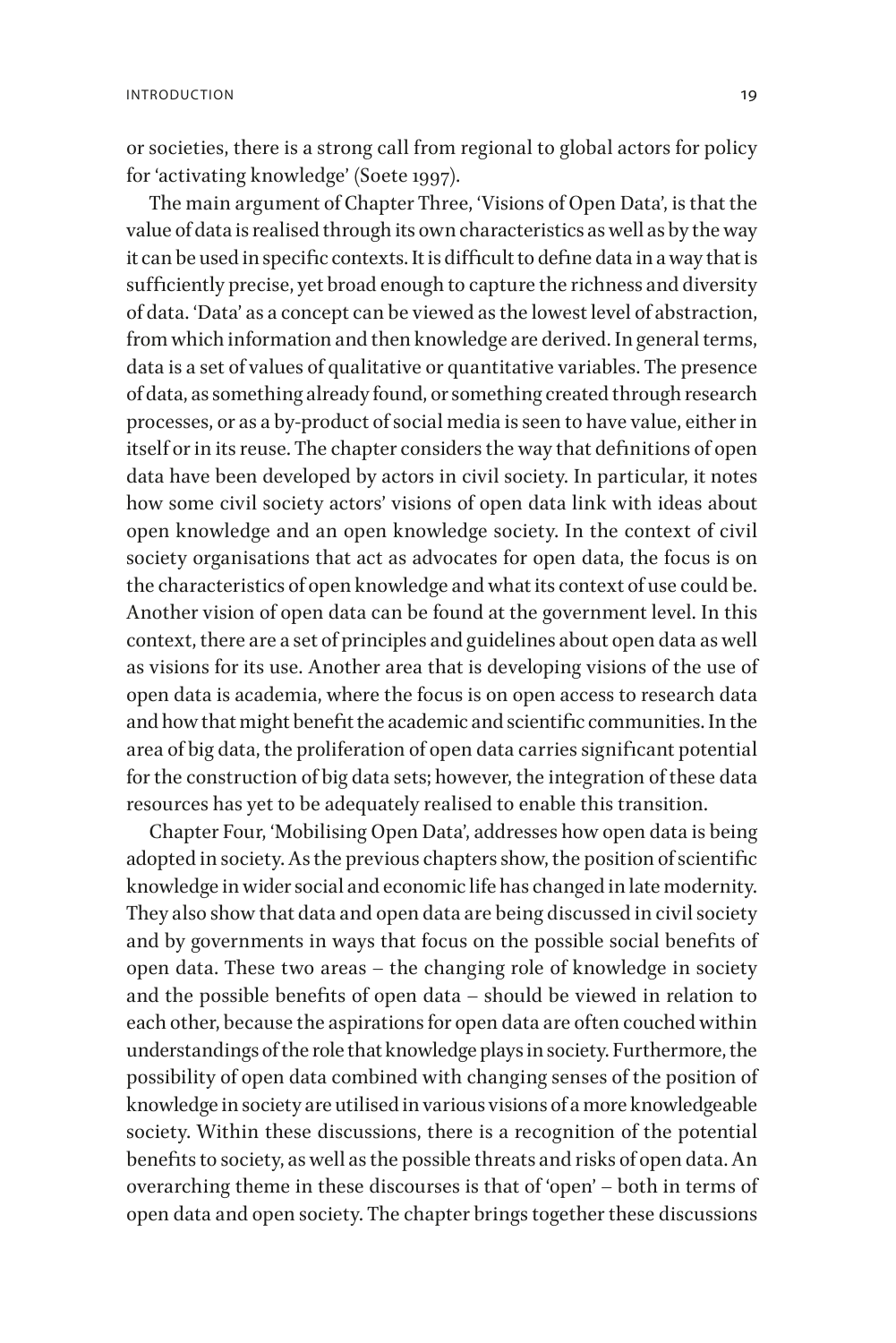by showing how the main theme of openness in open data is a key driver of change, concluding that there is a strong conviction by those in the open data movement that open data has the potential to be valuable for society, in both general and specific terms. The consensus about the value of open data is applied to a wide range of social and economic areas, such as open government, development and human rights, innovation and commerce. However, the realisation of that ambition is complex and requires technological, institutional, legal and cultural change in a social transformation to a knowledge society.

Chapters Five, Six, Seven and Eight are all based upon findings from RECODE, where empirical information from the project is used as a platform from which to consider the interrelationships between providing open access to research data and progressing towards a knowledge society. Chapter Five, 'Institutions in the Data Ecosystem', discusses the importance of institutions in socio-technical change and in their role as curators of data in the mobilisation of a knowledge society. The chapter discusses the role that these play in the changing data environment, and refers to diverse institutions including research councils and institutes, foundations, policymakers, advocacy groups, Civil Society Organisations (CSOs), universities, scholarly societies, intergovernmental organisations (IGOs), standards organisations, service providers, data centres, information aggregators, libraries and archives, publishers, professional associations, scholarly societies, public sector data collectors, and private sector big data collectors. These institutions form part of an emerging open data ecosystem and are grouped in this chapter by their key functions, which include funding, creating data, creating data repositories, curating data, accessing data, and using and disseminating data. The chapter also addresses some of the challenges that such institutions face. In particular, it explores the challenges involved in navigating between the competing interests of heterogeneous stakeholders, entrenched institutional cultures and wide-ranging and, sometimes, conflicting ideas about open data. It considers the opportunities for institutions to contribute to an open data ecosystem that will benefit the knowledge society.

Chapter Six, 'Scientific Disciplines, Scientific Practice and Making Research Data Open', argues that the move to openness requires a change in research practices and the ways in which data is gathered, stored and analysed. It also argues that scientific disciplines face different barriers in their move towards open access to research data, since the research process requires procedures to ensure the generation of data that can be openly available, accessible, and reusable. The chapter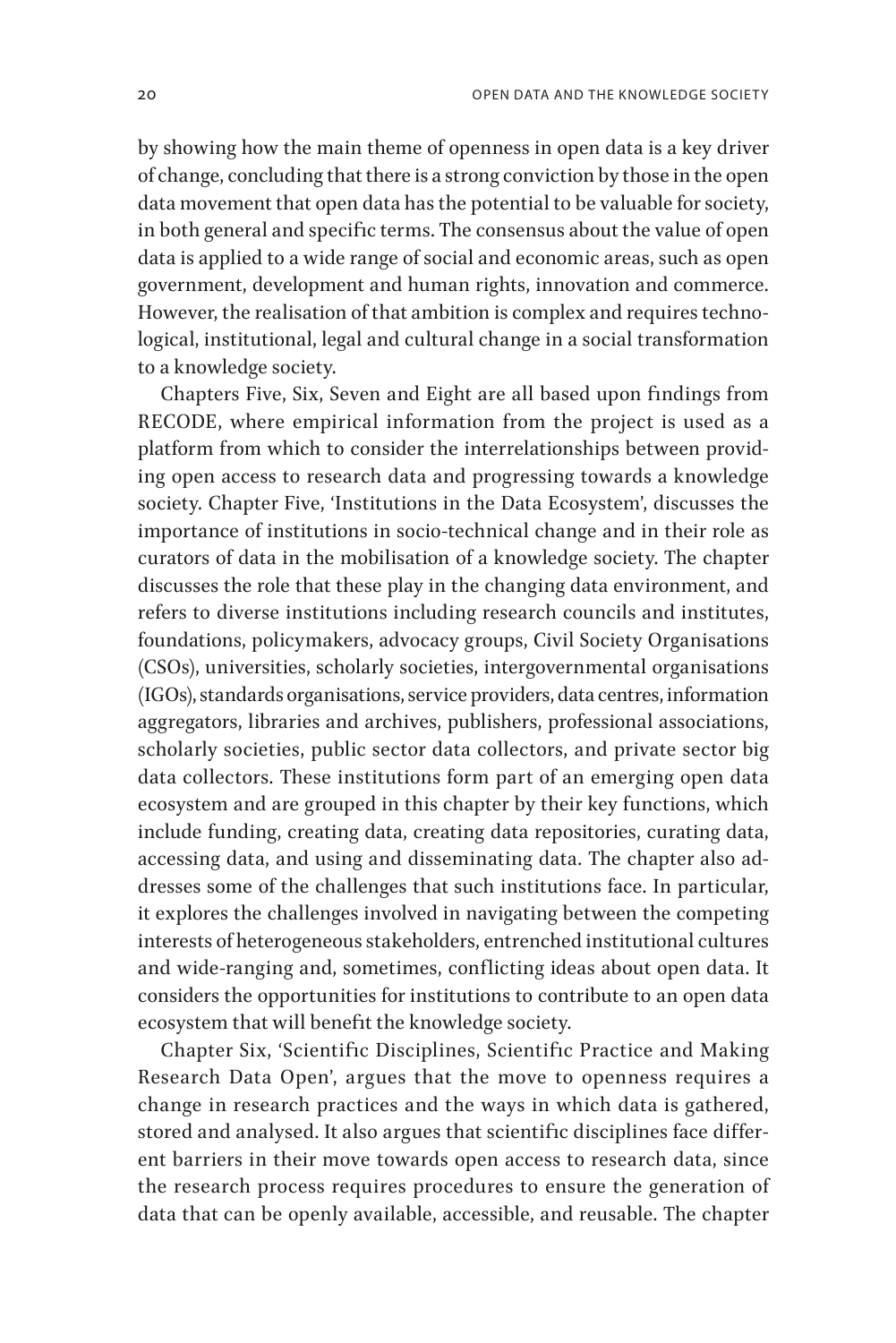draws on qualitative research in five scientific disciplines: archaeology, bioengineering, environmental sciences, health and clinical research and particle physics. It demonstrates how their contribution to knowledge generation is based on different scientific practices, and details how they are having to adapt in order to participate in the move towards open access research data. The chapter also highlights the increasing and emergent complexity of contemporary scientific practice with respect to interdisciplinary research, sophisticated technology (e.g. simulations), international collaborations and vast amounts of data, discussing how these may complicate the process of research and, consequently, the production, analysis and storage of data. The chapter considers how the move to openness in science is supported by the notion of the knowledge society, where knowledge is no longer limited to a small, exclusive group, but is seen as a public good. Science plays an important role in society, because the production and advancement of knowledge are among its key aims. Open access to research data is one aspect of transferring knowledge and gaining the ability to bring new knowledge closer to the public. In order for this to happen, disciplines will need to consider the role of data in their research practices and decide how it can be made reusable and accessible. This chapter considers the barriers and opportunities that exist within different scientific disciplines.

Chapter Seven, 'Environmental Data, Technical and Governance Issues', introduces some of the specific features of mobilising open data, by focusing on one context in which this is already happening – the geospatial data sector, including environmental data and earth sciences. This case study shows how the use of open data to support the challenges facing the world in terms of global environmental challenges is supported by scientists, governments, policymakers and activists. This generalised sense of consensus has helped stakeholders to mobilise some levels of open data within its broad community. In addition, efforts to strengthen the political cohesion of geographical regions (e.g. the EU), to digitise public administration, to better understand and mitigate global-scale phenomena (e.g. climate change), or the growing interest in space programmes, are all greatly contributing to the momentum of the open data movement in the geospatial sector. The chapter elaborates on the geospatial data ecosystem and the way that its stakeholders are addressing technological issues such as interoperability at the infrastructural as well as the semantic level. The chapter also considers the issue of governance, which is recognised as one of the most important aspects of developing open access to geospatial data. This requires mutuallyagreed policies on the exchange, sharing, access and use of interoperable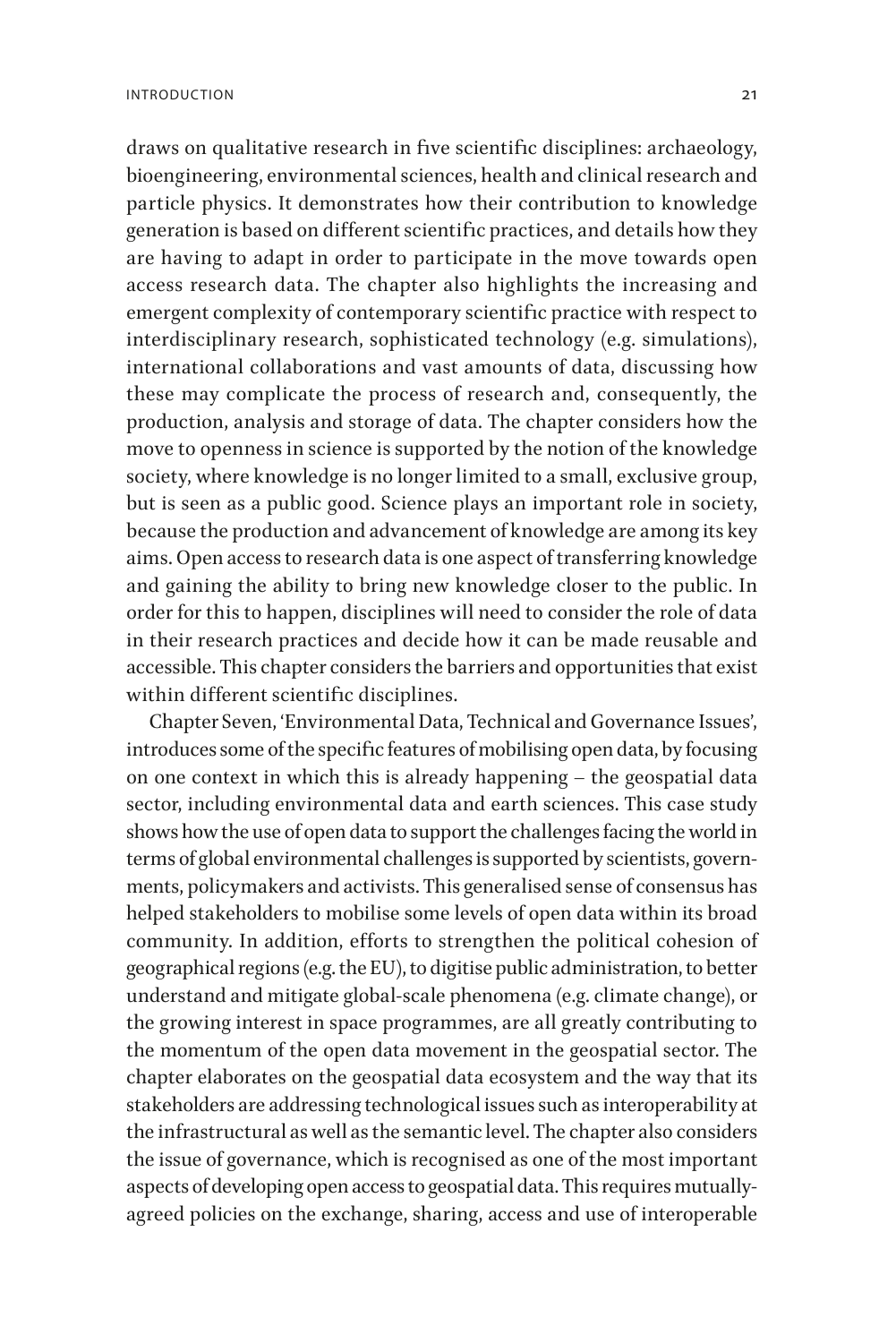data and services across various levels of public authority and different sectors of society, at a global level.

Chapter Eight, 'Navigating Legal and Ethical Frameworks', address the issues of ethical, legal and regulatory frameworks in the sciences and humanities for mobilising open data. In many contexts, ethical, legal and social issues have been construed as a barrier or challenge to providing open access to data, especially data that raises intellectual property considerations or data relating to people that could infringe people's personal privacy (particularly identifiable individuals). However, alongside the need to meet legal obligations and ethical standards around research and data collection, some stakeholders are being strongly encouraged to enable a realisation of the knowledge society, either through making as much of their data as possible open, or by exploiting their data to enable innovation. This is being advocated, in particular, by policymakers, funders and some civil society organisations within the open data movement. Researchers, data centres and institutions emerge as key stakeholders in relation to these (sometimes) competing demands, and these groups are often leveraging existing infrastructures or devising new solutions to tackle these issues simultaneously. This chapter examines the interplay between ethical, legal and regulatory frameworks in the provision of open access to research data in order to enable the knowledge society. It addresses the intersecting and, sometimes, competing governance structures being navigated by researchers, institutions and data centres. At the governmental level, these may be legal or legislative obligations, such as privacy, data protection and intellectual property, which may be mandated by national or supranational (e.g. European) levels of government. The chapter asserts that understanding legal and ethical obligations as challenges or barriers can bring about that very effect. Strong legal protections and ethical practice will foster trust in data practices, institutions and governance structures, which will encourage stakeholders to provide data and to open and share that data. Constructing solutions to the legal and ethical issues will therefore support efforts to integrate open data into the knowledge society.

Chapter Nine, 'Big Data, Open Data and the Commercial Sector', examines opportunities for innovation through the intersections between big data and open data. It focuses on policymakers' expectations that big data and the increasing availability of external data resources would result in significant opportunities for innovation in Europe, the US and globally. While large technology companies in the US have dominated the big data ecosystem thus far, policymakers expect that small- and medium enterprises (SMEs) should also be key beneficiaries of this potential for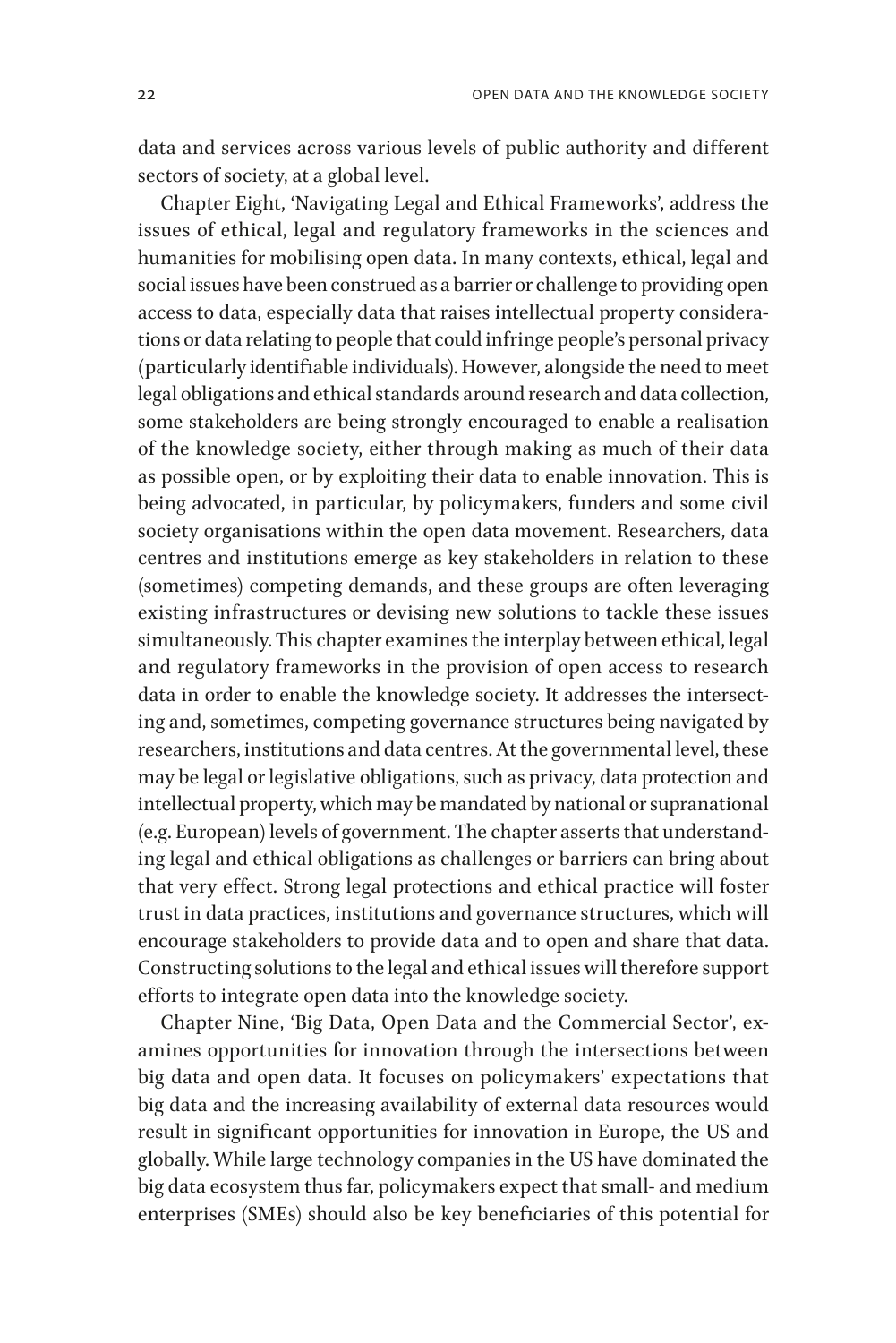innovation. Using information from the Open Data 500 lists, this section examines the extent to which SMEs have been able to capitalise on this opportunity for innovation. It argues that the fruits of the big data evolution are situated within a complex innovation space that initially produces benefits for large enterprises, which have significant capacity for investment in infrastructure and capabilities. These benefits slowly expand to permeate into small actors directly within the large company's ecosystem, then onto actors outside the bounded ecosystem, in wider society. The chapter also examines the extent to which policymakers' and civil society organisations' advocacy for open data might introduce additional complexity into this innovation space, by prioritising the openness of data in ways that might make it difficult for SMEs to protect the sustainability of their innovations. Finally, the discussion concludes with a consideration of the uneven distribution of big data innovation globally. Rather than expressing concern about a lack of visible innovation in Europe in comparison to the US, the chapter argues that Europe's strong protections for privacy and intellectual property rights themselves provide an opportunity for innovation. Thus, instead of trying to emulate the US, Europe should be investing in creating an innovation space that reflects and reinforces European values, particularly those about responsible innovation, as this will ultimately support some elements of a knowledge society.

Chapter Ten, the conclusion, argues that the vision sought by the open data movement is a key feature of the way that social participation and innovation is being considered by policymakers and industry as well as by the civic society stakeholders and institutions involved in the production of knowledge. The open data movement is interacting with other key features discussed in the book, which are: (1) the emergent characteristics of data; (2) a new socio-technical data ecosystem; and (3) a new configuration of institutions that are shaping and mobilising data across a data ecosystem and wider society, along with the development of interpretive communities.

The development of a new data ecosystem is currently in its infancy, so several issues need to be addressed, such as governance, interoperability, data curation, licensing and ethical issues. Furthermore, institutions and organisations in both the public and private sectors are reconsidering how they value data and how they might share and make that data open in ways that could benefit society. The open data advocates have come together to form a movement as a network of networks and, in this form, constitute a key actor in fostering open data. There will, however, need to be a shift in social imagination in terms of how to use data, as Stehr argues, as well as further development of the data environment and its interpretive